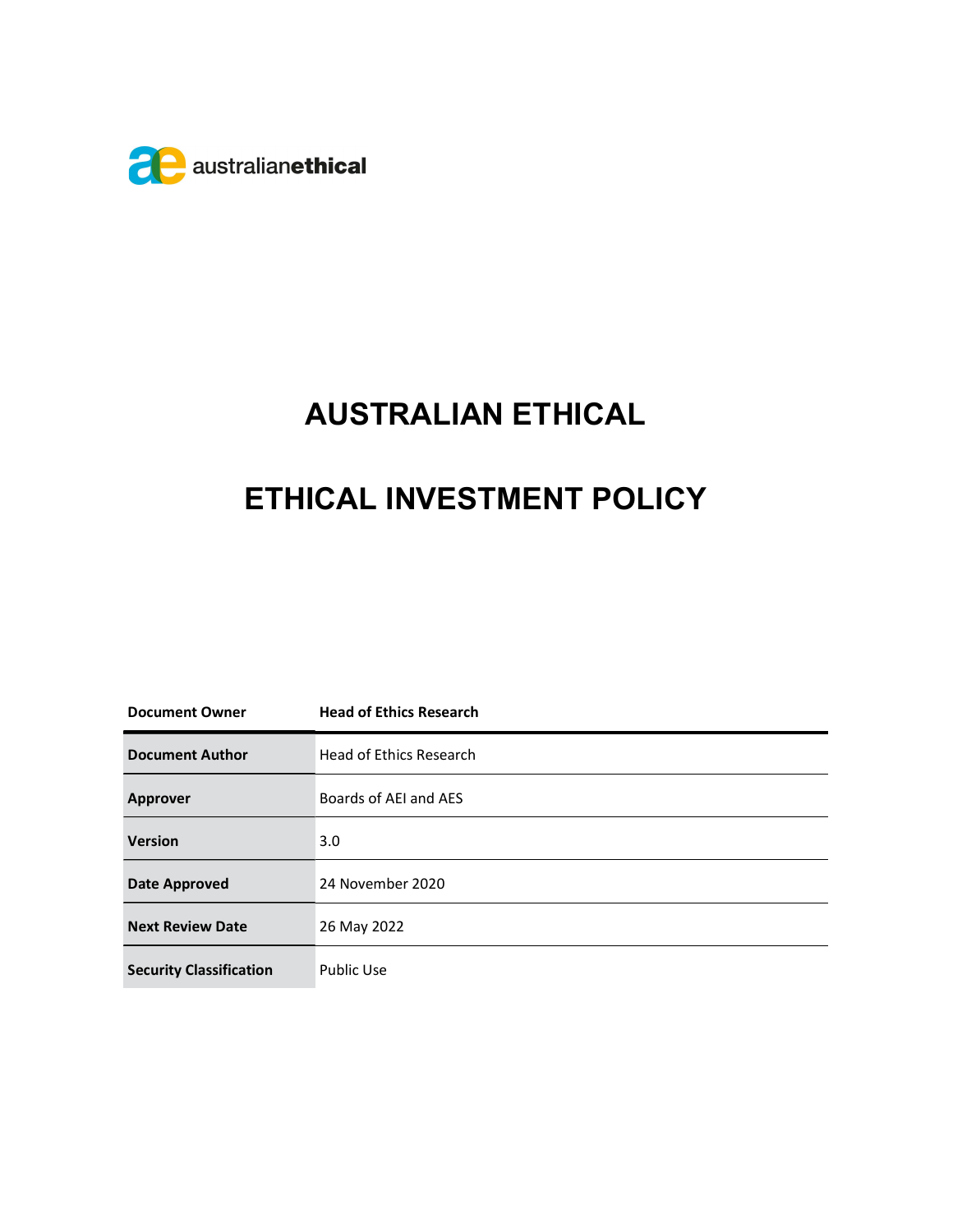

#### **Table of Contents**

| 1.  |  |
|-----|--|
| 2.  |  |
| 3.  |  |
| 4.  |  |
| 5.  |  |
|     |  |
|     |  |
|     |  |
|     |  |
|     |  |
|     |  |
|     |  |
|     |  |
|     |  |
|     |  |
|     |  |
|     |  |
| 6.  |  |
| 7.  |  |
| 8.  |  |
| 9.  |  |
| 10. |  |
| 11. |  |
| 12. |  |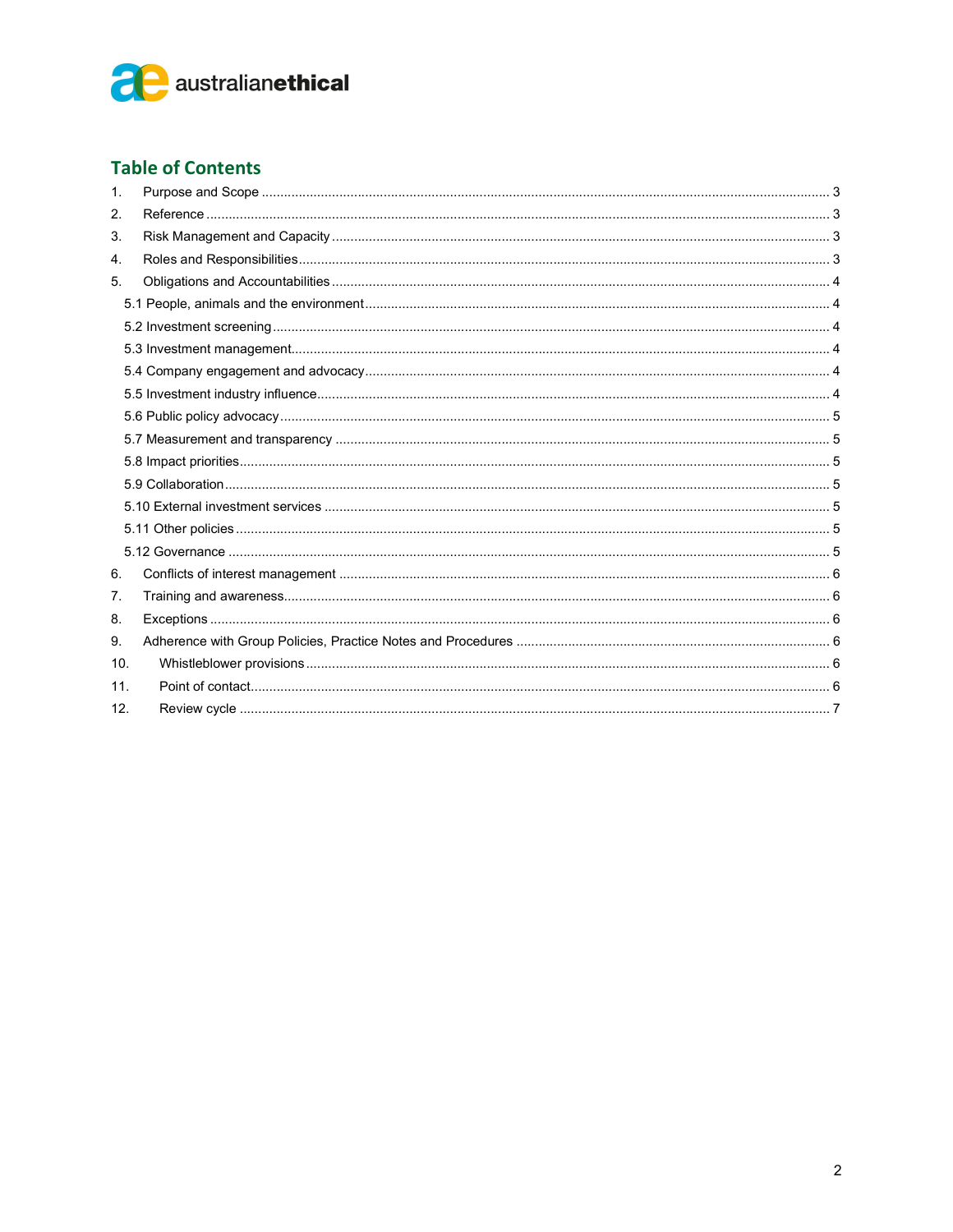

## 1. Purpose and Scope

This Policy applies to Australian Ethical Investment Limited and all Group subsidiaries (Australian Ethical). For the avoidance of doubt this includes but is not limited to Australian Ethical Superannuation Pty Ltd and the investment options within the Australian Ethical Retail Superannuation Fund. The purpose of this Policy is to identify key areas where Australian Ethical will act to further the aims of the Australian Ethical Charter in its investment related activities.

## 2. Reference

This Policy has been written with reference to:

FSC Standard No. 20 – Superannuation Governance

This Policy should be read in conjunction with the:

- Investment Governance Framework
- Risk Management Framework
- Conflict Management Framework

## 3. Risk Management and Capacity

| <b>Risk</b>                    | Response                     | <b>Comments</b>                                                                                                                                           |
|--------------------------------|------------------------------|-----------------------------------------------------------------------------------------------------------------------------------------------------------|
| <b>Risk Appetite Statement</b> | Governance & Decision Making | This Policy relates to Australian<br>Ethical in all capacities and is<br>aimed at outlining the policy<br>principles applicable to ethical<br>investment. |
| <b>Board's Appetite</b>        | Minimise                     |                                                                                                                                                           |
| <b>Risk Tolerance</b>          | Low                          |                                                                                                                                                           |

Adherence to this Policy will ensure that the aims of the Australian Ethical Charter will be furthered.

## 4. Roles and Responsibilities

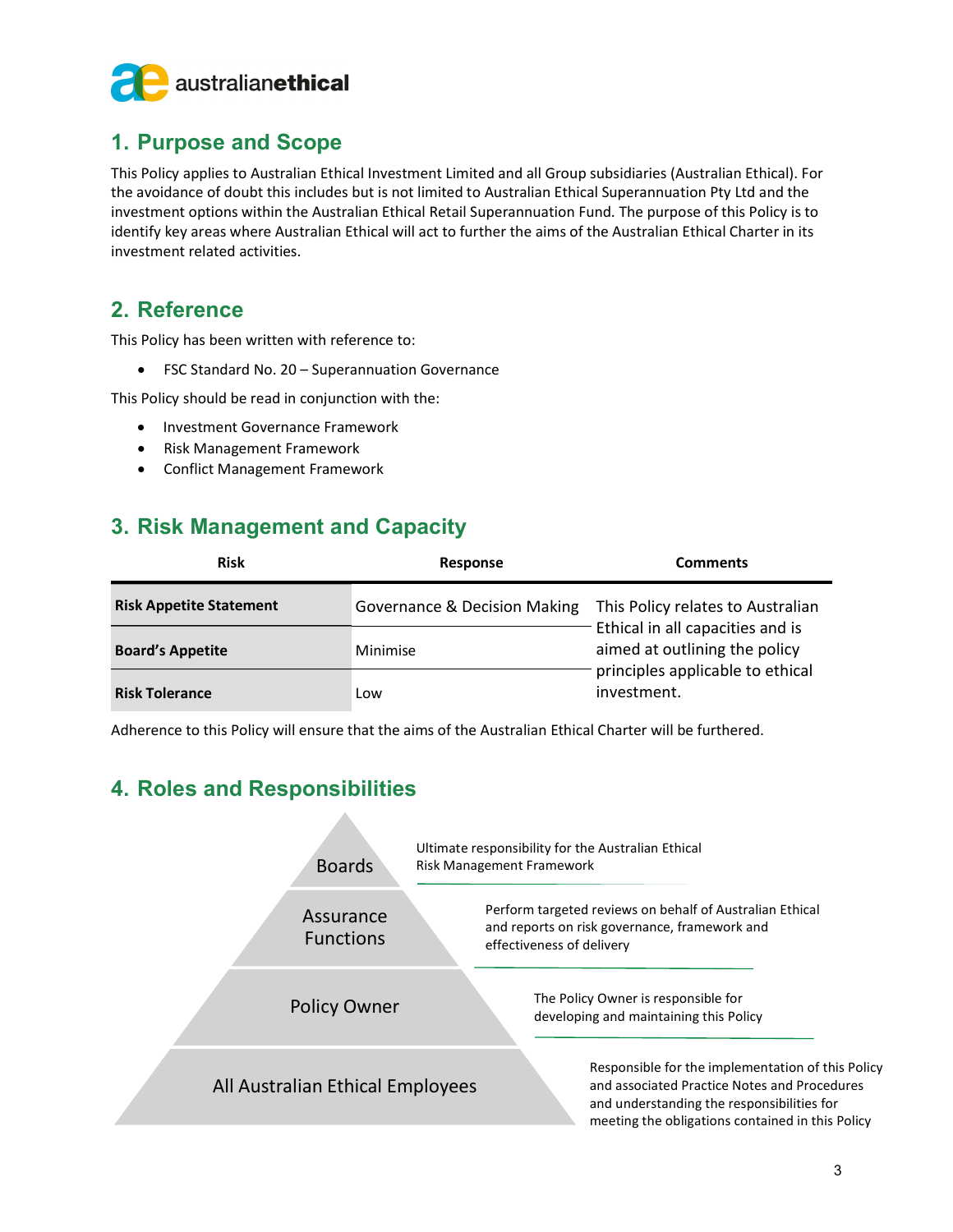

## 5. Obligations and Accountabilities

This Policy outlines the approach to ethical investment within the Group.

#### 5.1 People, animals and the environment

In assessing what will further the aims of the Australian Ethical Charter, Australian Ethical will take into account positive and negative impacts on people, animals and the environment, including:

| <b>Environmental</b>    | <b>Social</b>                                                     | Governance                                   |
|-------------------------|-------------------------------------------------------------------|----------------------------------------------|
| Air and water pollution | Diversity and equal<br>opportunities                              | Anti-competitive behaviour                   |
| Animal welfare          | Employee engagement                                               | Board composition and<br>committee structure |
| <b>Biodiversity</b>     | • Government and community<br>engagement                          | Bribery and corruption                       |
| Climate Change          | Human happiness, health,<br>$\bullet$<br>education and well-being | Compliance                                   |
| Deforestation           | Human rights                                                      | Executive remuneration                       |
| Energy efficiency       | Indigenous rights                                                 | Organisational culture                       |
| Waste management        | Labour standards                                                  | Public voice                                 |
| Water scarcity          | Product safety and liability                                      | Stakeholder dialogue                         |

#### 5.2 Investment screening

Australian Ethical will only invest where making the investment is assessed to be aligned with the Ethical Charter.

#### 5.3 Investment management

Within Australian Ethical's screened universe of investments, our decisions to buy and sell individual investments and to otherwise manage our investment portfolios will be informed by our ethical assessment of companies and industry sectors (including their positive and negative impacts on people, animals and the environment).

#### 5.4 Company engagement and advocacy

Australian Ethical will pursue opportunities to influence better management by companies of their impacts on people, animals and the environment i.e. to increase positive and reduce negative impacts. This may include influencing through private engagement, voting, public praise or criticism, shareholder resolutions and divestment.

#### 5.5 Investment industry influence

Australian Ethical will pursue opportunities to increase the capacity and motivation of other investors to also act to advance the interests of people, animals and the environment. This will include exercising influence as member, office holder and working group participant of industry associations and initiatives, as well as independent advocacy for responsible investment.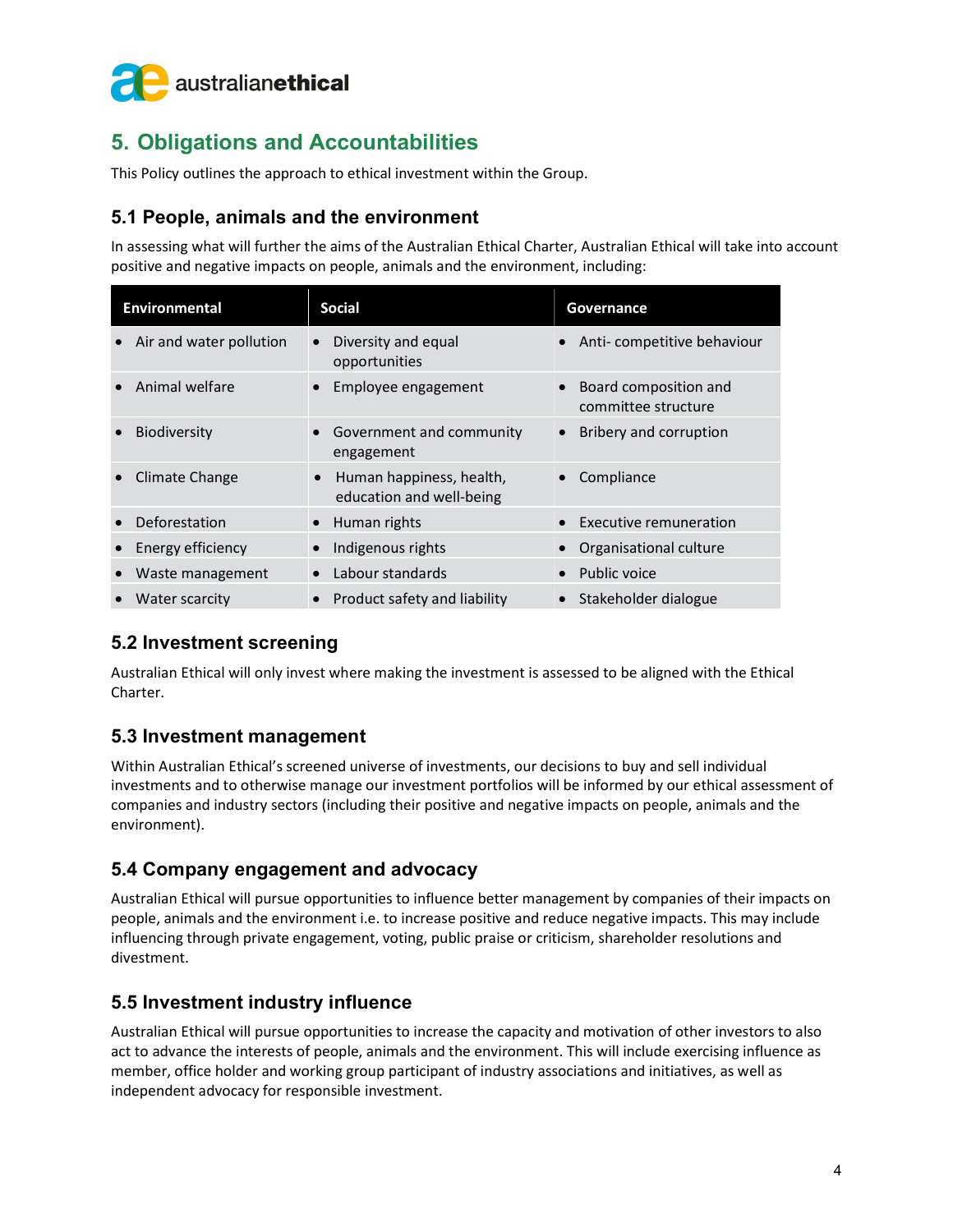

#### 5.6 Public policy advocacy

Australian Ethical will pursue opportunities to use its investor influence to promote government policies and public attitudes which advance the interests of people, animals and the environment. This will include submissions for government policy consultations and the exercise of a responsible public investment voice on important issues.

#### 5.7 Measurement and transparency

Australian Ethical will pursue opportunities to measure and report on the impact of its action to further the aims of the Ethical Charter. This is important as a tool both for increasing impact and for demonstrating impact to Australian Ethical members, investors and other clients and stakeholders. At the date of this policy Australian Ethical reports in accordance with standards and guidelines of the Global Reporting Initiative (GRI). Current channels for impact reporting include annual Australian Ethical group sustainability reporting, member communications, social media, Good Money magazine and the Australian Ethical website.

#### 5.8 Impact priorities

Australian Ethical will regularly review its priority actions in the above areas, taking into account current social, animal and environmental needs and opportunities for us to make the biggest difference.

#### 5.9 Collaboration

In the above areas Australian Ethical will pursue opportunities to act both independently and collaboratively with other investors as well as with non-investment companies and groups. At the date of this policy we are an active participant in investor organisations including the UN Principles for Responsible Investment, Responsible Investment Association of Australasia, Investor Group on Climate Change, Financial Services Council and Association of Superannuation Funds of Australia Limited.

#### 5.10 External investment services

Australian Ethical will only use external investment services where the provision of those services to Australian Ethical is assessed to be aligned with the Ethical Charter. For example, we may appoint an external investment manager for some investments where we are satisfied that those investments will be managed in accordance with the Ethical Charter, having regard to the investment mandate and external manager's capabilities.

#### 5.11 Other policies

Australian Ethical will put in place other policies, frameworks and plans to deal with the way it will further the aims of the Ethical Charter in the above areas. These include, at the date of this policy, other policies, frameworks and plans which deal with:

- rules for interpreting and applying different principles of the Ethical Charter
- ethical research and screening process for approval of investments
- particular impacts on people, animals and the environment
- particular industry sectors under the Ethical Charter
- shareholder voting rights, including shareholder resolutions
- annual engagement and advocacy priorities and objectives.

#### 5.12 Governance

The Head of Ethics Research and Chief Investment Officer must jointly approve the following decisions:

 Approval of new or revised ethical frameworks which govern how the principles of the Ethical Charter are applied to different industry sectors and to key ethical issues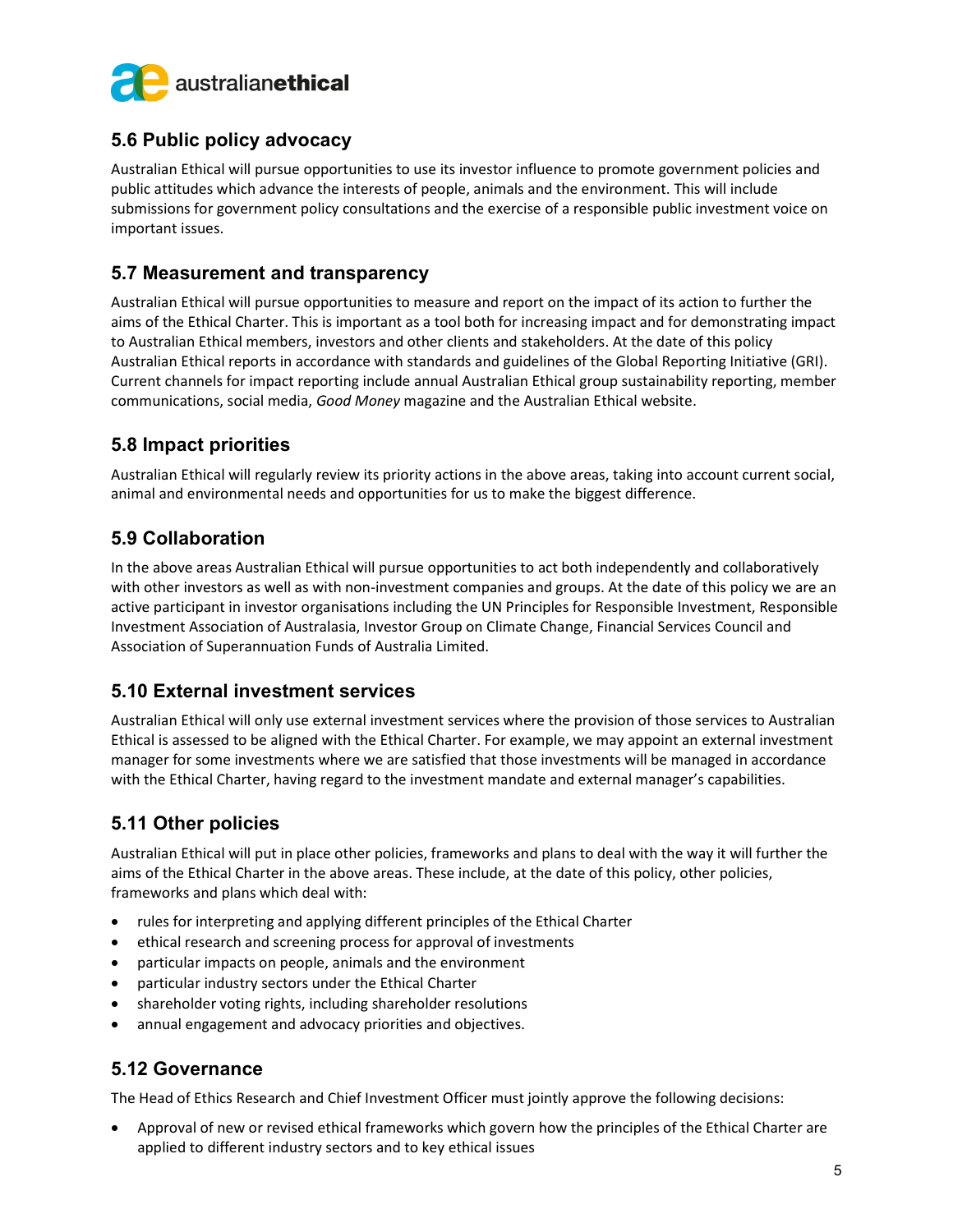

 Decisions on contentious ethical screening or engagement issues regarding current or potential investments.

The Head of Ethical Research will report periodically to the senior management team and board of Australian Ethical Investment Limited on these joint decisions. If the HOE and CIO cannot agree on a decision, either may refer the matter to the board for resolution after first giving the senior management team and investment committee the opportunity to consider and contribute to discussion of the issue and to express a view to the board.

The Head of Ethics Research will be responsible for day to day decisions on the ethical screening of investments and on engagements with investee companies on social, environmental and governance issues.

## 6. Conflicts of interest management

The Conflicts Management Policy addresses all conflicts that might arise from outsourcing, in particular the identification, monitoring, management, mitigation and resolution of conflicts.

### 7. Training and awareness

Risk and Compliance are responsible for ensuring that all relevant staff are aware of their obligations under this Policy and any Practice Note and that appropriate divisional procedures to meet the requirements of this Policy and any Practice Note are documented and operational.

## 8. Exceptions

It is not expected that any exceptions to this Policy will occur. In the unlikely event that exceptions are required these must be approved by the Head of Ethics Research and Chief Investment Officer, or their delegate.

## 9. Adherence with Group Policies, Practice Notes and Procedures

Employees must adhere to, and are responsible for familiarising themselves with, all Australian Ethical's policies, practice notes and procedures.

## 10. Whistleblower provisions

In certain circumstances an individual may be concerned that unacceptable behaviour, misconduct or other reportable conduct (as defined in the Whistleblowing Policy) has occurred in relation to this Policy but be in a position where he or she believes it would be difficult to pursue through normal channels. The Whistleblowing Policy sets out the guidelines and procedures for dealing with information that may be provided with regard to unacceptable behaviour, misconduct, breaches of the Corporations Act 2001, the Australian Securities and Investments Commission Act 2001, the Superannuation Industry (Supervision) Act 1993 and all other matters relevant to whistleblowing. All employees are encouraged to report any known or suspected incidences of reportable conduct to the Whistleblower Protection Officer (primary contact is Group General Counsel and secondary contact is Chief Risk Officer) in such circumstances.

## 11. Point of contact

The Head of Ethics Research is the point of contact for matters arising from this Policy.